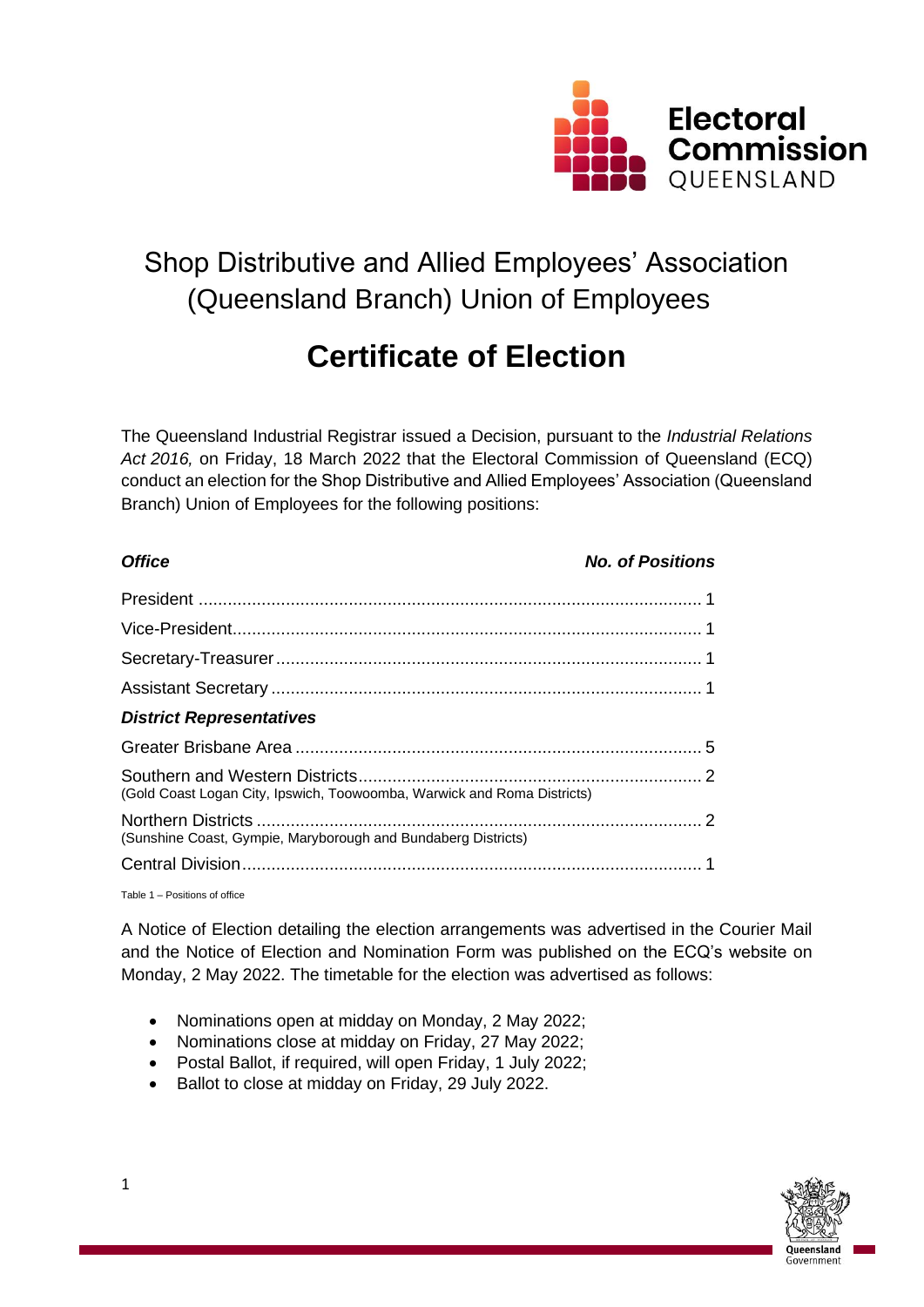

### **Nominations**

Nomination forms were received by the following:

| <b>Office</b><br><b>Positions</b> | No. of        | <b>Nominees</b>                                                                                                                                  |
|-----------------------------------|---------------|--------------------------------------------------------------------------------------------------------------------------------------------------|
|                                   |               | OLIVER, Cassandra                                                                                                                                |
|                                   |               | <b>BESWICK, Ellen Michele</b>                                                                                                                    |
|                                   |               | GAZENBEEK, Christopher John                                                                                                                      |
|                                   |               | <b>POWER, Justin Warwick</b>                                                                                                                     |
| <b>District Representatives</b>   |               |                                                                                                                                                  |
|                                   |               | <b>BURGESS, Kathleen Marga</b><br><b>JARRETT, Pierina Frances</b><br>MOSS, Dianne Kathryn<br>PULUNGAN, Sharon Lee<br>WEDGWOOD, Margaret Patricia |
|                                   |               | KNAP, Bevan Te Manumiri<br>OCHOLA, Stacy Lee                                                                                                     |
|                                   | $\mathcal{P}$ | FLOOD, Belinda<br>MCDUFF, Mary Ann Rose                                                                                                          |
|                                   | 1             | TOWNSEND, Lynn                                                                                                                                   |

Table 2 – Summary of Nominations

Following the end of the withdrawal period, the ECQ made enquiries with the Union regarding the eligibility of the nominees and their nominators. Based on advice received from the Union, the ECQ accepted all candidate nominations.

#### **Ballot**

The ECQ was not required to conduct a ballot for this election.